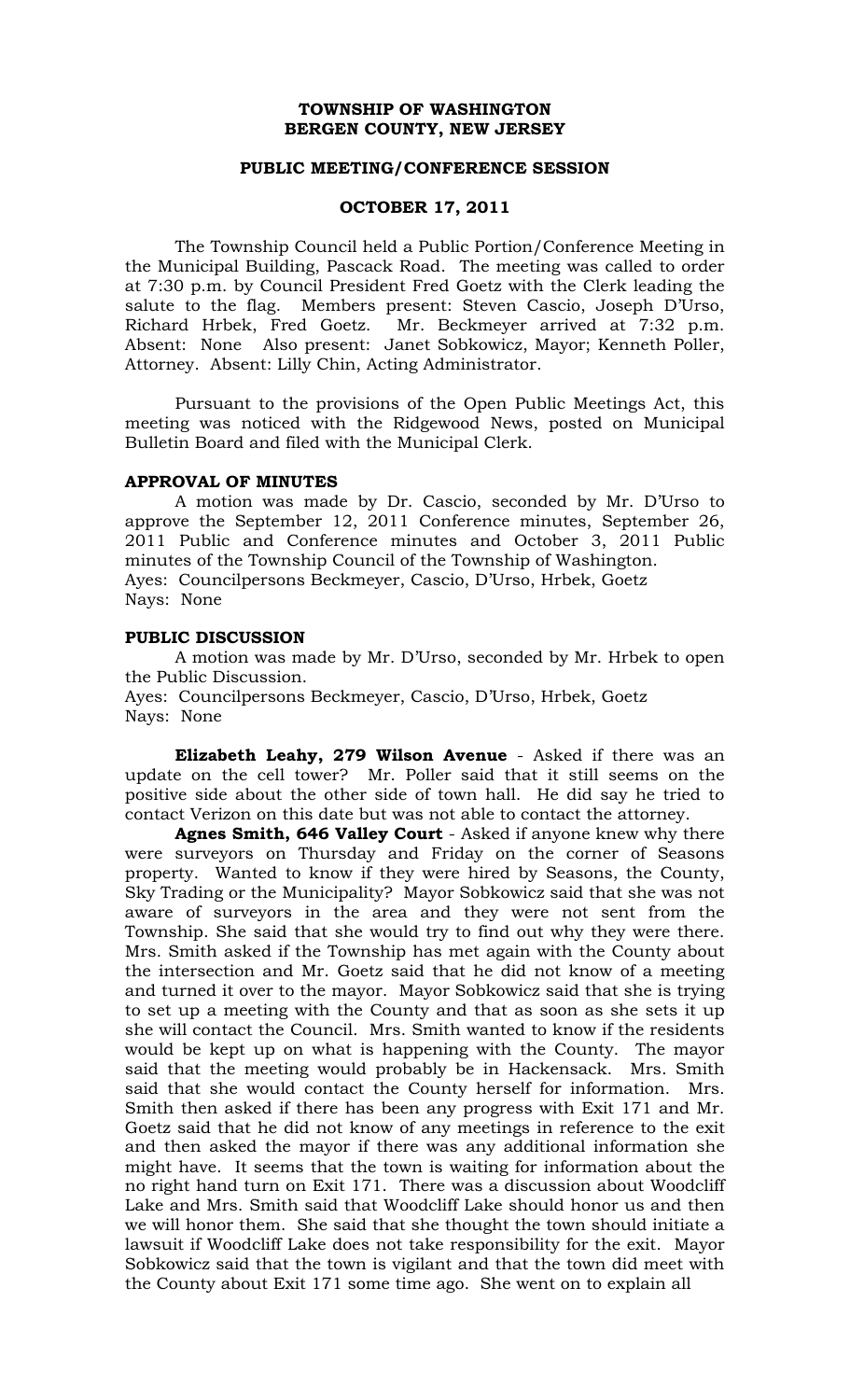that the town has done and that our next step might be litigation. She said that Exit 168, Exit 171 and the corner of Washington Avenue and Pascack Road are intertwined. Said that the last administration did not resolve the problem and it didn't seem that they moved forward in past years. Our engineer just recently stated that he said that the Township was finally making some progress. The renovation for Exit 168 is going forward. Mr. D'Urso stated that he had a conversation with the Deputy Director of the Highway Authority. They would redo Exit 171 if Woodcliff Lake was willing. No one wants to get involved with a legal action with Woodcliff Lake. He said that he also thought of a new exit in Woodcliff Lake and gave the suggestion to the Highway Authority. Mrs. Smith said that she was sure that there would be a few towns that would probably help us. The Deputy Director told Mr. D'Urso that he suggested a light at Exit 168 that could be a blinking light at certain busy times of the day. There was a further discussion about different ways to handle the situation. Mrs. Smith said that the Township can't go on by making the situation worse with the new Exit 168. The Highway Authority even said that they would make a southbound exit in Woodcliff Lake. Mayor Sobkowicz said that she was working on the problem.

**Julie Lipnick, 184 Finnerty Place** - Stated that she is hearing and reading a lot about shared services and dispatching. She said that she was very nervous about it. She said that when Mayor Sobkowicz came to her door about changing the name of Westgate Road to Finnerty Place that she was told that the town would take care of all the maps and everything that needed to be changed. She said that the township debris folder still says Westgate Road. She went on to say that she and her husband both have medical problems and that one day when her son called 911for 184 Finnerty Place because she was ill, the ambulance could not find the house because it wasn't on any map. If not for one of the police officers who immediately knew that Westgate Road was now Finnerty Place, there could have been a real problem. She said that if she does map quest, map blast or yahoo directions to her street do not come up. If the town does go to shared services she would appreciate changing her street name.

**David Snyde, 91 Windsor Circle** - Mr. Snyde said that the attorney said that he was getting documents about one month ago and asked if anything had been done with the information concerning Exit 171? The mayor did say that the Council talked in Closed Session about litigati0n and the Council President asked that the mayor not discuss this type of subject matter. Mr. Snyde said that he was sure that 99% of residents would not object to legal action concerning Exit 171. He talked about the risk of litigation but said that this is a must situation. He said that the Highway Authority already started construction of Exit 168. He then talked about the cell tower. He said he talked to the corporate office of Verizon and asked how long it would take to put up a tower after approvals. He said that he didn't want to go into the first quarter of 2012 and still not have the cell tower resolved. He said that the town could be making \$4000 per month. Verizon can't wait to get involved. The time line looks like we will be going into  $1<sup>st</sup>$  quarter of 2012. He said he is tired of hearing that we don't have all the information yet and is sure that residents are also tired of hearing this. He asked about the \$500 that other towns are giving their police chief to do a study about dispatching. Mr. Goetz said that the Council was not aware of the meeting with the six police chiefs until they read it in the newspaper. Mayor Sobkowicz said that the chiefs are having a meeting in town hall on Thursday to discuss the issue in the Senior Center. Mr. Snyde asked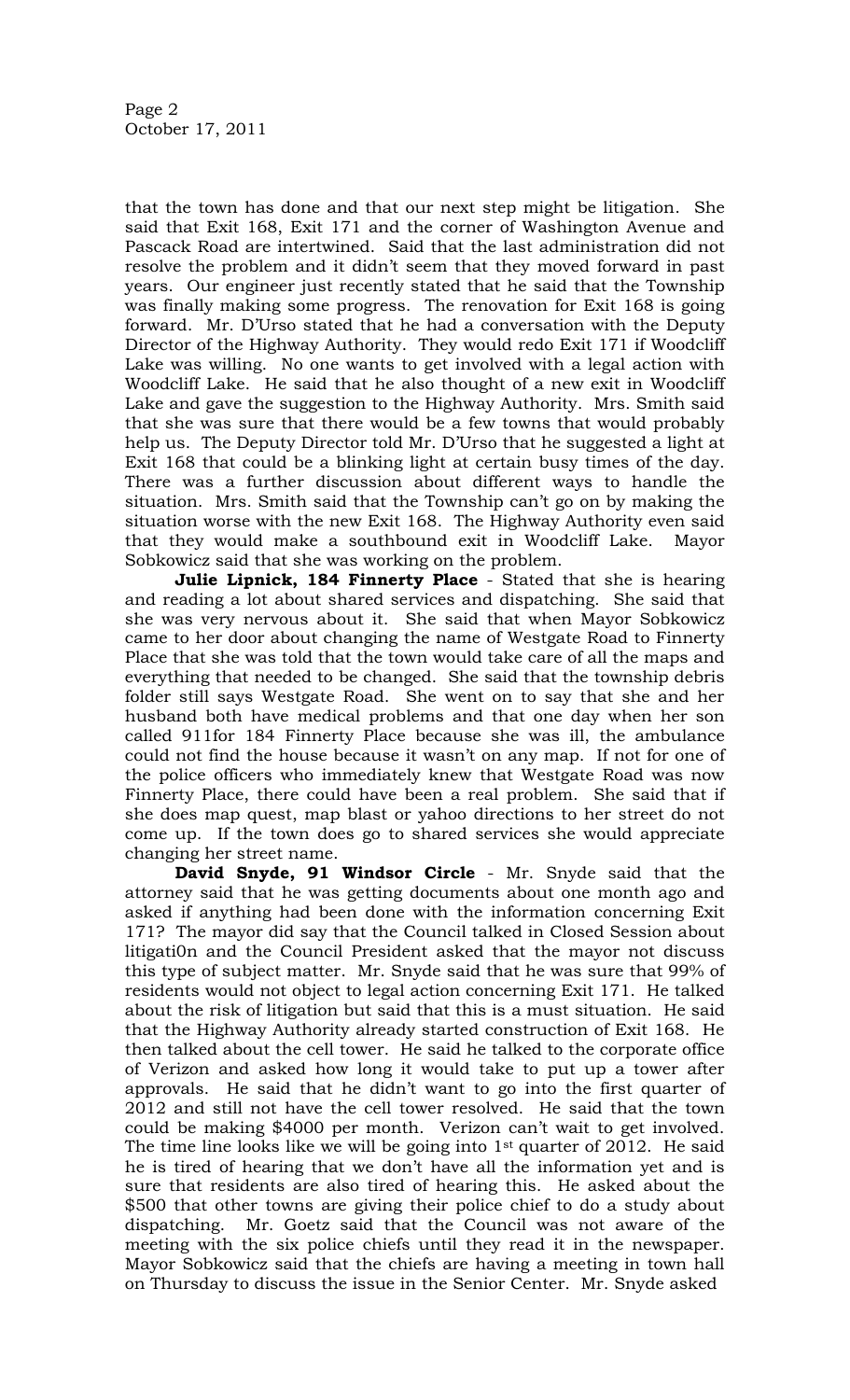Page 3 October 17, 2011

about the bus shelter. Mayor Sobkowicz said that it will be fixed even though the person who hit the shelter is from New Hampshire and does not have insurance. The final question was about the dead trees on Seasons property. Mr. Snyde was told by Mayor Sobkowicz that Mr. Tuckered talked to Seasons and that the trees will be taken down.

**Toni Plantamaura-Rossi, 808 Robinwood Road** - Said that she has lived on Robinwood Road since 1956. It is a calamity there. She said that this morning everyone was cutting through Robinwood Road. She said that she cannot make a left-hand turn out of her road and it is almost as hard to make a right-hand turn because of cars speeding down the hill. She said that it seems that Woodcliff Lake's money is greener than our money. She said that they think they are better than us. Said she was sick of it. Mayor Sobkowicz said that this morning there was an accident and that is why there was so much traffic. Mrs. Rossi talked about her quality of life. She also talked about the shopping center and that it was in very bad shape. She felt that the property values were going down. She said that everyone should send a letter to Woodcliff Lake about opening the exit. She said it was all about the money. As for the cell tower she did not think that the town should put up a cell tower for health reasons. She said that she was a police officer. She said that she didn't want to pay higher taxes. She went on to talk about the new high school fields. She said they look pretty but are of no use. She said that academics are a lot more important than sports.

**Rosa D'Ambra, 423 Colonial Boulevard** - Talked about Ordinance #11-15, CCO, and asked about the \$200 fee. She said that includes 2 inspections. She wanted to know what happens if there is only 1 inspection. She talked about having a good attorney when you buy a house and you would know if everything was O.K. She said that the residents are not ATM machines. She read from a piece of literature from the last campaign stated that the town seemed to be going in the right direction. She said that she didn't think so. The township is taking money out of the pockets of the residents. She said that she did not know why people have to pay for a new roof for their house. She said that the town is taking too much out of the tax payers.

**Bill Thomson, 560 Hoover Avenue** - He said that he understood that the Mayor runs the administrative side of the Township. He said that a letter was brought in and dated and signed by the Deputy Clerk for Mr. Tucker. There are certain situations in District 6 that are a shambles. He talked about the house on Ridgewood Boulevard North, Ed Bonner, and how long do residents have to look at a hole in the ground. Talked about the fact that the house was burned down and then how long it took to knock it down. He asked if the town had no recourse as to what could be done to the property owner. He asked Mr. Poller if the town could require someone to build a house after a fire. He was told that if the property violated an ordinance then the town could do something about it, but that the towns couldn't order someone to build a house back on the property. Mr. Thomson said that he did not think that residents should be made to look at the mess and, if it is allowed, then the town should lower property taxes in the area. He then asked about a small lot next to Aiello on Ridgewood Boulevard North and who owns the lot. He was told the town and he then stated that the Township should not be one of the main violators of their own town laws concerning the upkeep of the property. He talked about a small panel commercial vehicle parked on the sidewalk on Ridgewood Boulevard North every day. He also said that on Edison and Ridgewood Boulevard North there is a house that has a car on it with no license plate and has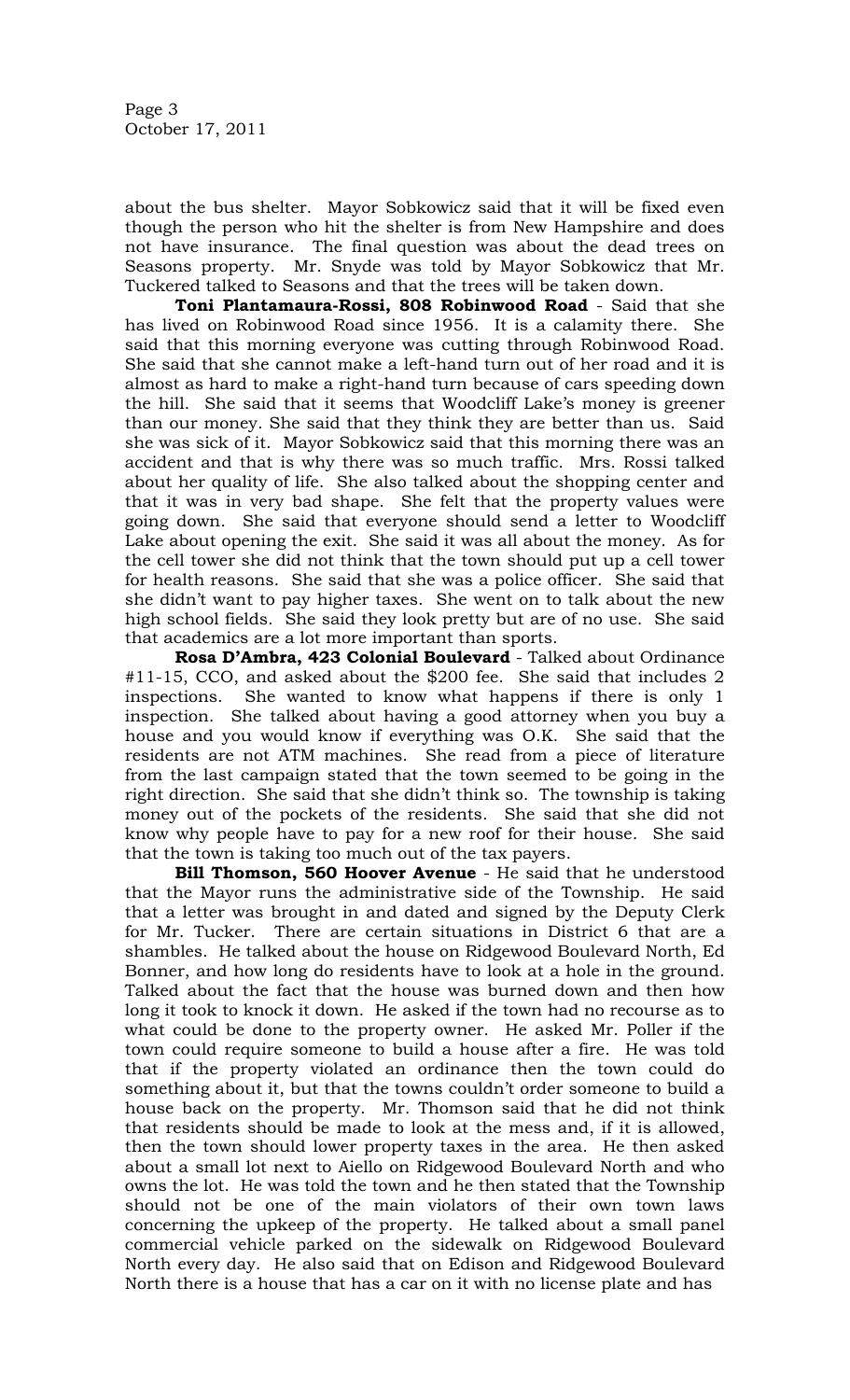another car on the same property with 4 flat tires. Mr. Thomson said that the administration would have to be blind not to see all these problems. He then asked about Exit 168 and whether we knew about how many accidents there are at the exit. The mayor told him that the town was aware of all the accidents and that the Township had a great deal of problems in that area. She said that at certain times she also has to call out state troupers to help with accidents. He said that there seems to be a lot of problems in this community and somebody needs to do something about them.

**Michael Ullman, 2 Clark Avenue** - He asked if the bid has been awarded for the new generator and was told that 5 bids came in and that they are still being looked at by 2 electricians. When they make a recommendation she will decide which company will be awarded the bid and then bring it to the Council for their approval. Mr. Ullman said that the town was getting a diesel generator and that they only run for 48 hours of continuous operation. He said that during an emergency we will not be the only town calling for diesel fuel and also asked how the town was going to get the fuel to the generator. Mayor Sobkowicz said that the town would have to put the generator on a truck and bring it For fuel. He said that his recommendation was to look at a natural gas generator. He said that you wouldn't have a dependency on outside companies with natural gas. He said that during Hurricane Irene certain service stations were not open. He said that if you are using diesel fuel that the town would have to look for fuel service. He then asked about the purchase of the washer and dryer for the fire department. He wanted to know if it was being used and Dr. Cascio said that that it was not hooked up yet. Mr. Ullman asked why it was not hooked up and whether there was an expense involved with hooking it up. He could not understand why it has taken 4 or 5 months. Mr. Goetz said that he did not have an answer and that he was not noticed about any added expense. Mr. D'Urso said that it has been over a year. Mr. D'Urso said that there was a discussion when the fire department first came to the town but it was then decided that the money should be spent. He said that since the town purchased the hardware that the expense to hook it up should have been incorporated into the purchase. Mr. Hrbek said that he too felt that the generator should be natural gas. Mr. Ullman asked about maintenance at Memorial Field. He was told that the town outsources the cutting and field maintenance. The public hearing on the open space grant tonight is for improvements to Memorial Field such as playground equipment, scoreboard and basketball court.

**William Ferara, 2556 Cleveland Avenue** - He said that he has been coming to meetings and has heard about process of a shared service agreement. He stated that the town has been working on shared services for about a year. Dr. Cascio said that he has been working about  $1\frac{1}{2}$  years on this subject with Westwood and Hillsdale. The meetings have been about shared services in general and dispatching. Said that the group looked into Northwest and the County facility in Mahwah, which is a new state of the art 911 dispatching center. There has been serious negotiation for the last six months. Dr. Cascio said that he was made aware by a newspaper reporter two weeks ago that 6 municipal police chiefs of Township of Washington, Westwood, Hillsdale, River Vale, Old Tappan and Emerson had formed a committee to look at a central dispatch in the old Old Tappan police headquarters. Mayor Birkner of Westwood confirmed the meeting. We also learned from the newspaper article that the chiefs requested \$500 per municipality to pay for a consultant to look at the site in Old Tappan to set up a command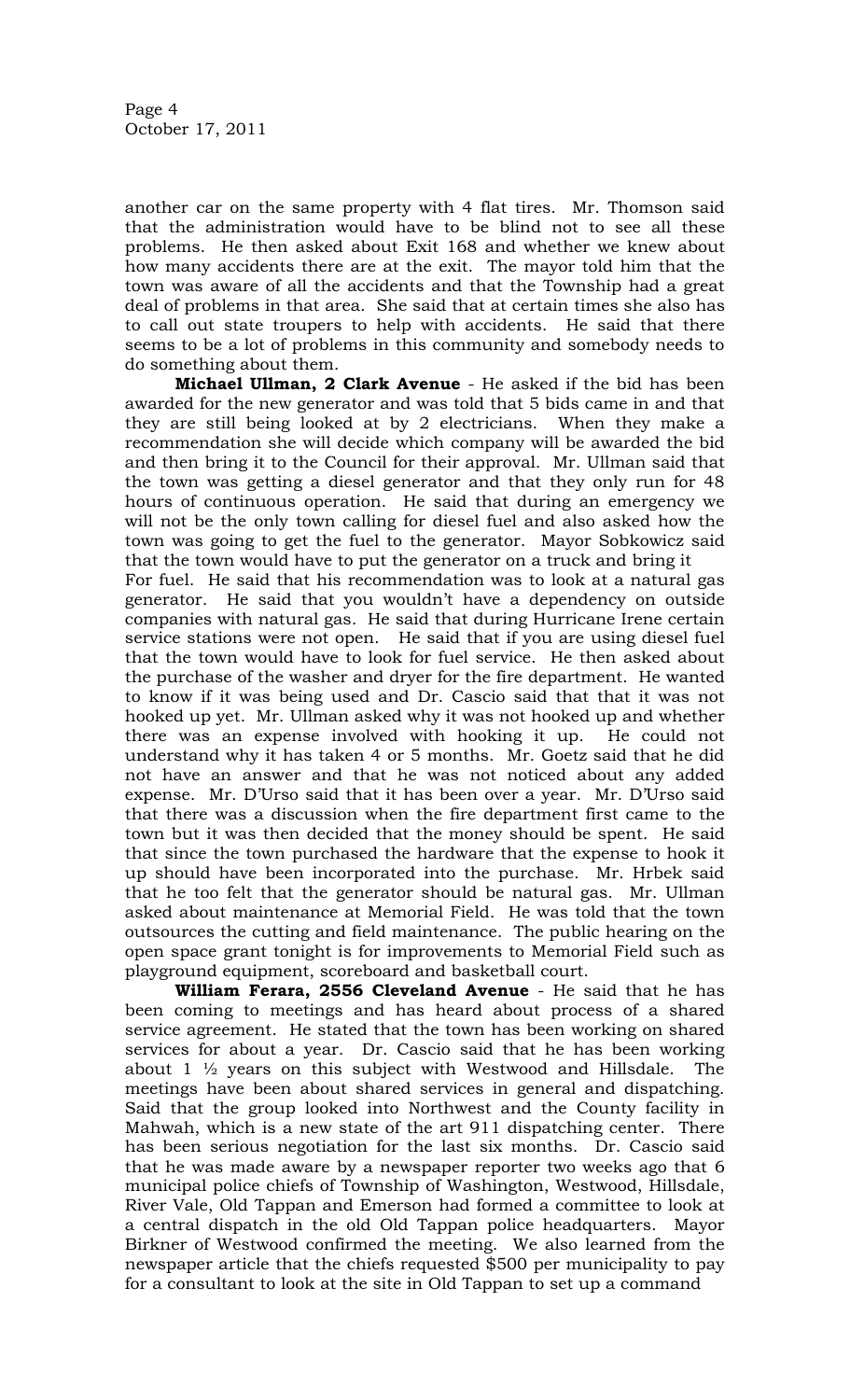Page 5 October 17, 2011

center there. Most of the other towns authorized the money. He said that he learned during the course of this meeting that our Mayor authorized the \$500. He said that there is a meeting scheduled this Thursday at 4:00 p.m. in our senior center and that is when he would learn more about this study. Dr. Cascio said that he did not pay anything for the study he did. Mayor Sobkowicz said she learned about the study at a Mayor's meeting. She said that the mayors' feels that there is no harm in doing research. Police feel that they have 2 or 3 options. We could go to Northwest, County or any other option that the police are looking into. She said that she would learn more after Thursday also. Mr. Ferara then asked about the new generator. He said that he understood that the town went out for bonding for this generator in 2008. He asked if the town could put controls to make sure that something is done when the town goes out for bonding. Mr. Hrbek said that you can't put time restraints, but you can put a time limit. Mr. Ferara said that if you drive east to the overpass at Exit 168 you can look to the right and see the guardrail in the winter. Would like the town to ask the Highway Authority to cut down the trees so you can see better all year.

There being no further comments or questions, a motion was made by Mr. Hrbek, seconded by Dr. Cascio to close the Public Discussion. Ayes: Councilpersons Beckmeyer, Cascio, D'Urso, Hrbek, Goetz Nays: None

### **PUBLIC HEARING – OPEN SPACE GRANT**

A motion was made by Dr. Cascio, seconded by Mr. Hrbek to open the Public Hearing.

Ayes: Councilpersons Beckmeyer, Cascio, D'Urso, Hrbek, Goetz Nays: None

**Michael Ullman, 2 Clark Avenue** - Asked if the Open Space Grant was a matching grant and was told yes. He asked about the Master Plan for the fields and asked how the town was going to use the money in light of not having a full understanding of how we are going to use the space. Mr. Goetz said that the town is going out for a master plan for all the fields in Township of Washington. Mr. Goetz said that the town would have a plan in place in a timely fashion. Mayor Sobkowicz said that the town will not even know if we will be getting the money until next year. She said that by that time the town will have a plan. Mr. Goetz said that the town is going ahead with the approval of trying to get the grant. The council has the say on how the money will be used.

**Rosa D'Ambra, 423 Colonial Boulevard** - Asked if the money will be used only for Memorial Field and she was told yes. Mr. Hrbek then said that before the money could be spent that the council would still have another vote ahead of them. Mr. D'Urso agreed that the Council would have another vote and that Memorial Field is a disaster. We will not be spending any money until we have a plan.

There being no further comments or questions, a motion was made by Dr. Cascio, seconded by Mr. Hrbek to close the Public Hearing. Ayes: Councilpersons Beckmeyer, Cascio, D'Urso, Hrbek, Goetz Nays: None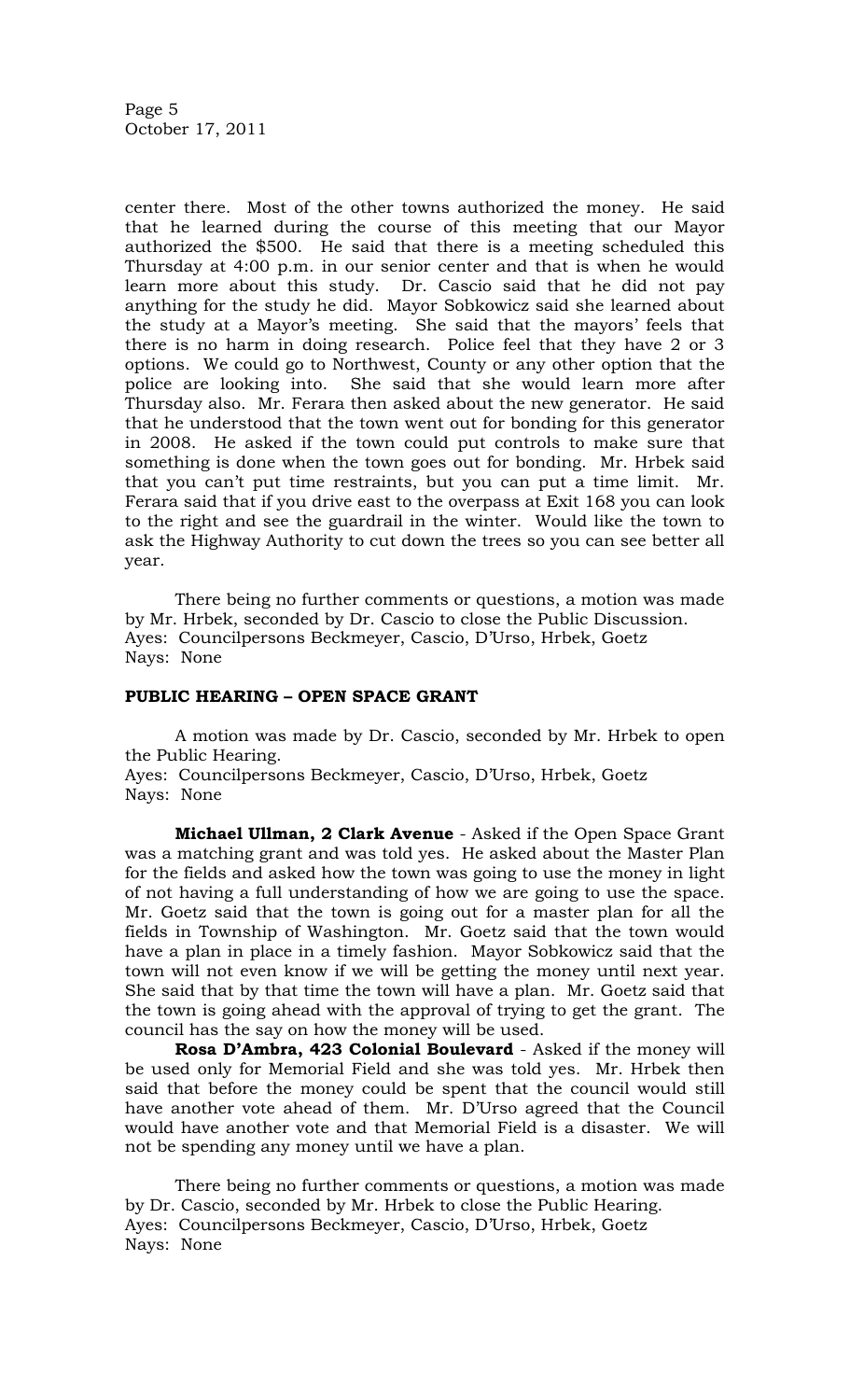Page 6 October 17, 2011

A motion was made by Mr. Hrbek, seconded by Dr. Cascio to approve the resolution as previously approved on September 26, 2011. Ayes: Councilpersons Beckmeyer, Cascio, Hrbek, Goetz Nays: Councilperson D'Urso

# **ORDINANCE**

The Clerk read Ordinance 11-15 entitled: AN ORDINANCE REQUIRING A CERTIFICATE OF CONTINUED OCCUPANCY.

At this point there was a discussion about tabling the ordinance and it was explained to the Council that they should go ahead with the public hearing to hear what the residents wanted and then to discuss further at a later date and just not vote on the ordinance this evening.

A motion was made by Dr. Cascio, seconded by Mr. Goetz to introduce and pass Ordinance 11-15 at second reading by title.

Ayes: Councilpersons Cascio, D'Urso, Goetz

Nays: Councilpersons Beckmeyer, Hrbek

The following resolution was presented and adopted on a motion by Dr. Cascio, seconded by Mr. Goetz.

Ayes: Councilpersons Cascio, D'Urso, Goetz

Nays: Councilpersons Beckmeyer, Hrbek

BE AND IT IS RESOLVED, by the Township Council of the Township of Washington that Ordinance No. 11-12 entitled: AN ORDINANCE REQUIRING A CERTIFICATE OF CONTINUED OCCUPANCY be read on second reading and the public hearing be held thereon pursuant to law.

A motion was made by Dr. Cascio, seconded by Dr. D'Urso to open the public hearing.

Ayes: Councilpersons Cascio, D'Urso, Hrbek, Goetz

Nays: Councilperson Beckmeyer

**Rosa D'Ambra, 423 Colonial Boulevard** - Said that she wanted to reiterate about why it should cost so much money for this permit. Furthermore she felt that it was just to put money in the town coffers. Houses are going down in value and residents are taxed to the hilt. Said that the amount should be lower than \$200 especially if it is for 2 inspections. She said that all a person has to do to sell their house is to follow state law by having a fire extinguisher and carbon monoxide and smoke detectors. She said that she did not feel that the town had to have all these permits. She said the lawyers have to do their job and the home inspection person will do their job. The home inspection report costs about \$300. Mr. Goetz talked about his knowledge of sellers needing CCO's when they sell their houses. He said the CCO is an added protection for the buyer. This way they will know if there are any open permits on a house and whether there are any fines or outstanding fees. Without a CCO, a new owner is then responsible. Mrs. D'Ambra was told that the seller pays the fee. Mr. Goetz said that there are pros and cons to CCO's. Mr. Goetz read off of a list of all the towns in the area that have CCO's. We are one of the few towns that do have CCO inspections. Mr. D'Urso stated that he has done work on his house three different times in the last 15 years and the last time he went for a permit he was told that he had outstanding permits. He was able to find the tags that had the approvals on them and brought them to the building department. It seems that the approvals were not put in the books. He said that the Council is trying to protect the new buyer. Need to table the ordinance after the public hearing to discuss further.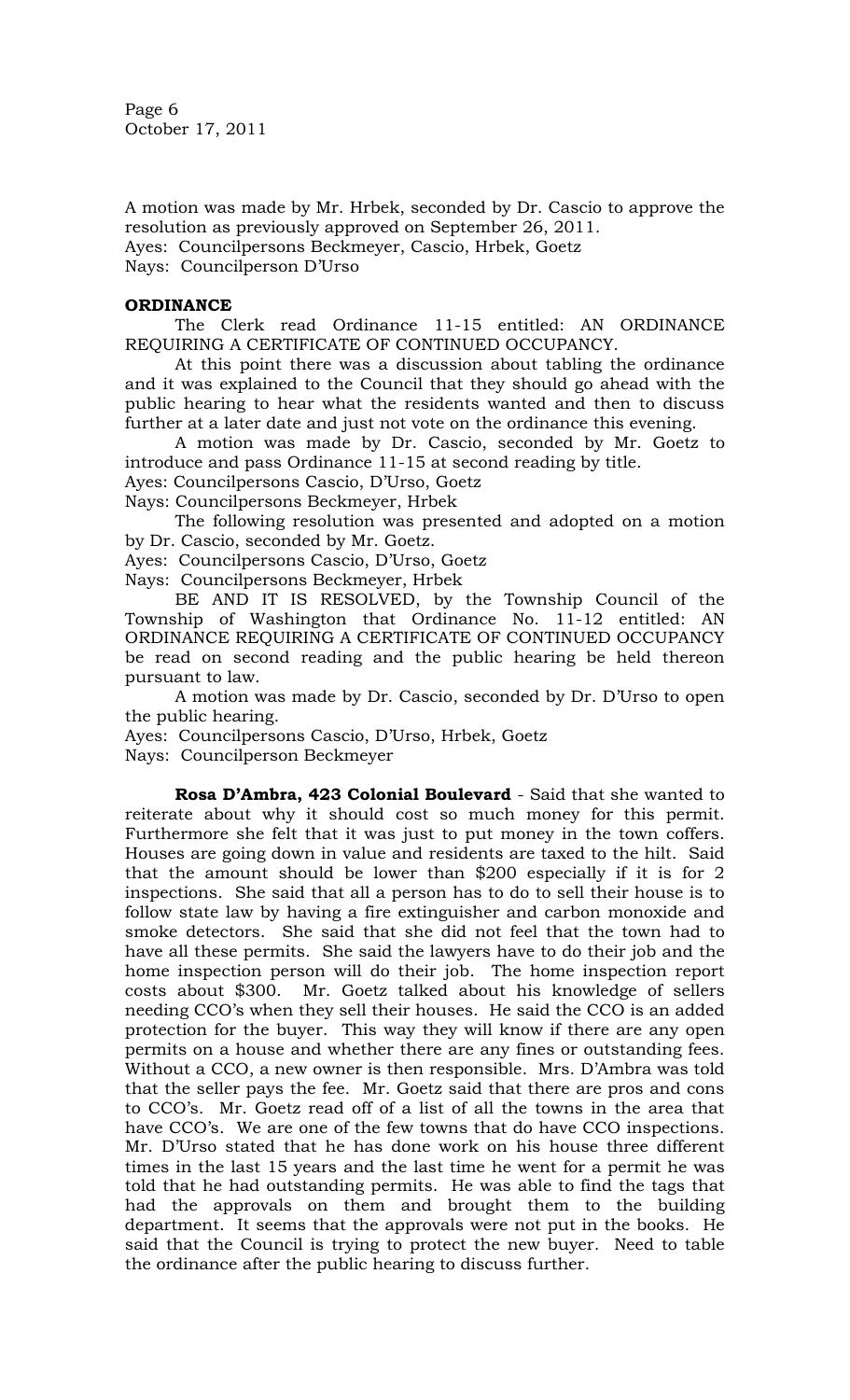**David Snyde, 91 Windsor Circle** - Stated that he was a professional realtor. He agreed with Mr. D'Urso but stated that he did not think that condos should be involved. He said that there are 600 units of condos in this town. He stated that there are 124 units where he lives in the Commons. Explained about condo boards and said that there wouldn't be an open permit in the condos. He did say that he does suggest that his clients see if there are open permits. He talked about how he came here from Upper Saddle River. He said that he felt that taxes in Township of Washington are forcing people not to move to the Township. He said that he felt bad for seniors in Township of Washington. Mr. Poller stated that he did not agree with Mr. Snyde. He said that condos are individually owned and that he doesn't feel that there is any difference between a condo and a single family home. Condos can have permits out for basements, electrical work, plumbing work, etc. The inspection would show if there are still permits outstanding. Mr. Snyde said that the Township should think a little bit more about the residents. Mayor Sobkowicz stated that she didn't think that the taxes in the Township are higher than a lot of other towns. Said that she thinks the taxes are lower than Westwood. Mr. Snyde talked about Westwood and how it has become the second best restaurant row in the area. The Township only has a shopping center that is destroying the neighborhood. Mr. Goetz said that the Council can discuss lowering the fee. He did say that because of foreclosures the CCO inspection is more important. Dr. Cascio said that he was just involved with a personal situation. Someone in Washington pond was selling and it was found out that there were 6 open permits. The owner replaced the common roof, sliding door, windows, etc.

**Peter Calamari, 28 Gabriel Way** - Asked how much the town was going to regulate. Feels that at some point, the resident should be responsible.

There being no more comments or questions, a motion was made by Mr. D'Urso, seconded by Mr. Cascio to closed the public portion Ayes: Councilpersons Beckmeyer, Casio, D'Urso, Hrbek, Goetz Nays: None

It was then moved on a motion by Mr. D'Urso, seconded by Mr. Hrbek to further discuss the certificate of continued occupancy at the Conference Session on November 1, 2011 and call for a vote on November 21, 2011.

Ayes: Councilpersons Beckmeyer, Cascio, D'Urso, Hrbek, Goetz Nays: None

The Clerk read Ordinance 11-16 entitled: AN ORDINANCE CONCERNING THE TOWNSHIP PERSONNEL MANUAL.

A motion was made by Dr. Cascio, seconded by Mr. Goetz to introduce and pass Ordinance 11-16 at second reading by title.

Ayes: Councilpersons Cascio, D'Urso, Goetz

Nays: Councilpersons Beckmeyer, Hrbek

The following resolution was presented and adopted on a motion by Mr. D'Urso, seconded by Dr. Cascio.

Ayes: Councilpersons Cascio, D'Urso, Goetz

Nays: Councilpersons Beckmeyer, Hrbek

BE AND IT IS RESOLVED, by the Township Council of the Township of Washington that Ordinance No. 11-16 entitled: AN ORDINANCE CONCERNING THE TOWNSHIP PERSONNEL MANUAL be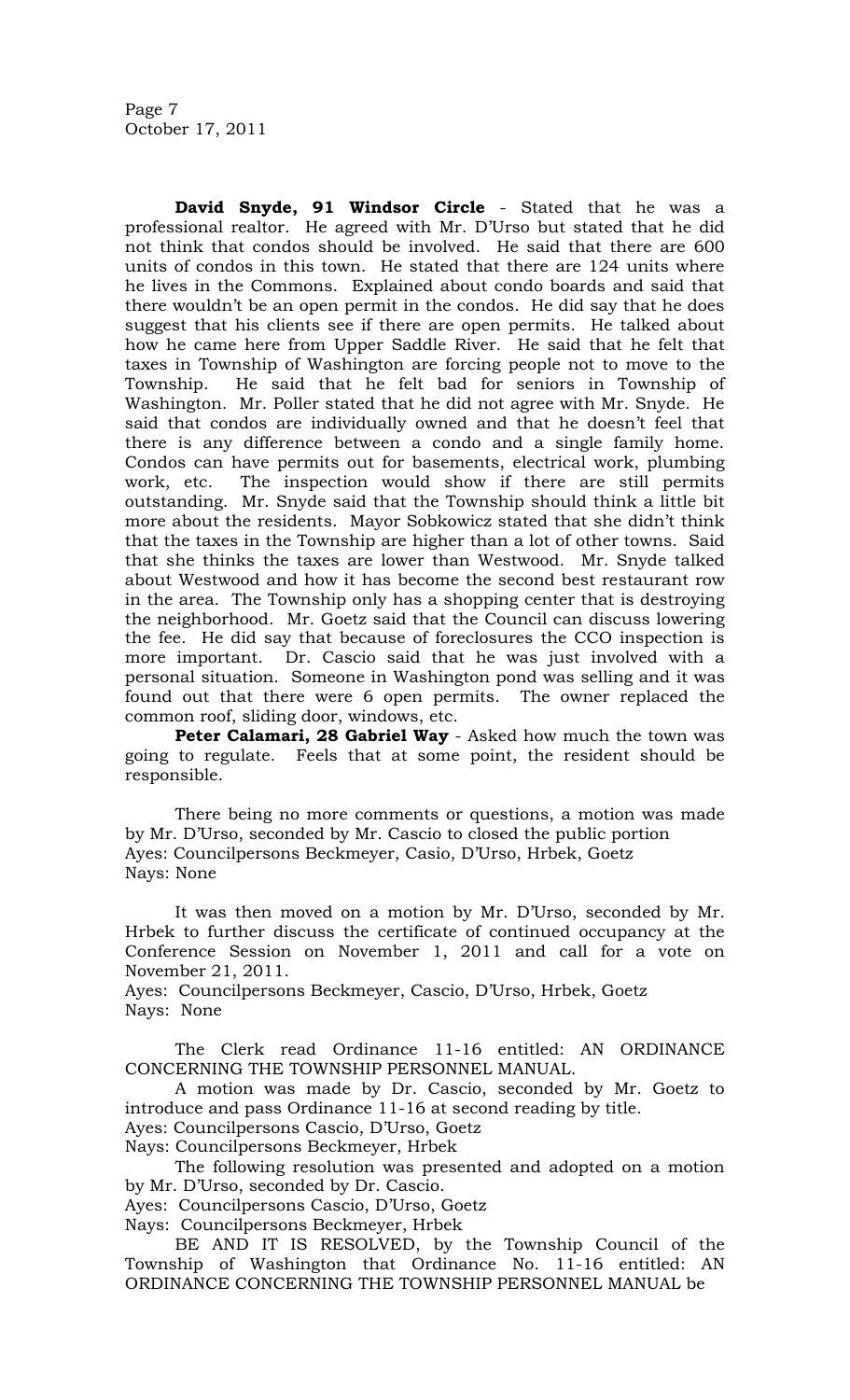Page 8 October 17, 2011

read on second reading and the public hearing be held thereon pursuant to law.

A motion was made by Mr. D'Urso, seconded by Dr. Cascio to open the public hearing.

Ayes: Councilpersons Cascio, D'Urso, Hrbek, Goetz

Nays: Councilperson Beckmeyer

**Rosa D'Ambra, 423 Colonial Boulevard** - Mrs. D'Ambra asked if the personnel manual includes job descriptions. Mr. D'Urso stated that he has the manuals from 2006, 2008 and 2010. On page 9 of the 2010 manual it talks about job description policy. He said that something he doesn't understand is the vacation time. He asked Mrs. Do if you don't take your vacation do you loose it and she said yes. Mr. D'Urso said that that was not in writing. `` He said that it seems that it is not the Council's business but it had been presented to the Council in the past and wanted to know if changes could be made without Council being informed. Mayor Sobkowicz said that JIF originally told the town that it needed a personnel manual. Mayor Sobkowicz said that she would be glad to discuss the manual and has several ideas she is working on that the Council could approve which deals with medical coverage for new employees only. Mayor Sobkowicz said that she doesn't understand why the Council should pass the ordinance. Mr. Goetz stated that he felt that the Council should get a change to see a new manual before further discussing the ordinance. Mrs. D'Ambra stated that job descriptions in the personnel manual could be a problem since someone could say that they didn't have to do a job if it was not in their job description.

**David Snyde, 91 Windsor Circle** – Said that he again agreed with Mr. D'Urso about personnel manual. In corporate life, people can do various jobs. The job descriptions should be in the personnel manual. He talked about having layers of employees so that they could cover for each other. Mayor Sobkowicz stated that there were no layers in town hall as we had only a small amount of workers. She said that there is a team approach to what people do at town hall. Mr. Goetz said that the Council could give the personnel manual a fresh set of eyes. Mr. Hrbek asked if JIF has to review the personnel manual and was told no. Mr. Snyde then talked about the fact that you would need 22 pages for job descriptions. It was suggested that a subject outline of what the duties are could be incorporated into the manual.

**Michael Ullman, 2 Clark Avenue** - He said that he did not think it was clear if job descriptions are included or not included. He said that a couple of months ago he inquired about the fact that everyone gets the same raise. In the corporate world a raise is given against performance and responsibilities. Also has to do with transparency and what they are responsible for. Feels that job descriptions should be part of the manual. He also asked if the manual includes gaps that exist. He questioned about someone quitting for a day, a month or a year and whether when they come back do they start new or just continue from where they left off. He said that it was something the Council could look into to close gaps in the personnel manual. Also then Council could see if there are changes if the ordinance goes through. Mayor Sobkowicz stated that over the years the town has tried to make adjustments. Because the way government goes, it would be a good idea for merit raises. Some people work harder than others. The town has never been overly generous. The personnel manual is updated if JIF sends up updates like the motorcycle directive that was added to the personnel manual recently. The manual is a work in progress. Talked about a repast that prompted a change in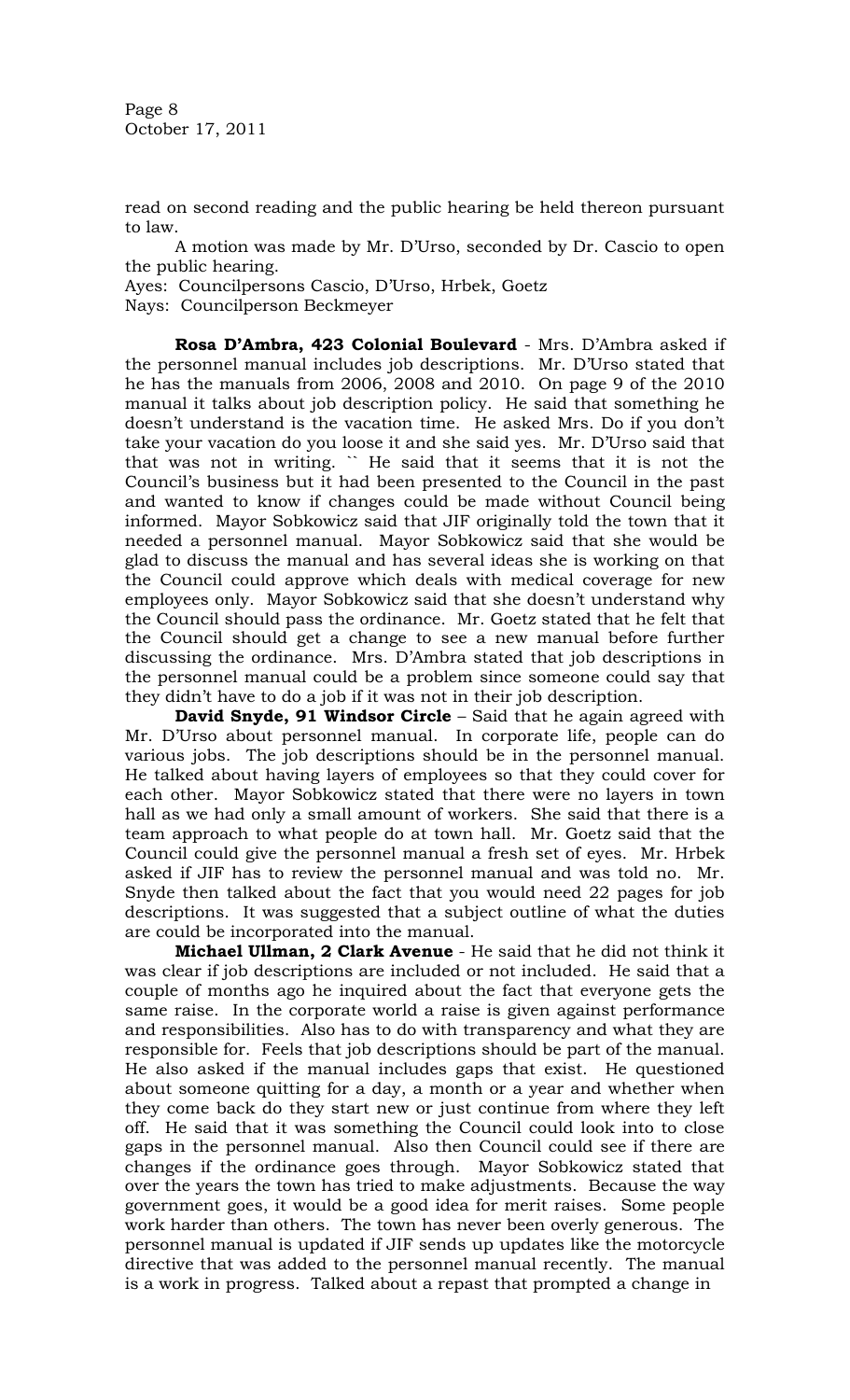Page 9 October 17, 2011

the personnel manual about 2 years ago and how the employee's family would not accept the repast and then it was taken out. Mr. Ullman said that he understood that there are constant changes, but at some point the town has to draw a line in the sand. The residents should know and understand what you pay the town clerk to do and the CFO. I feel that the Council should be focusing on job descriptions. This would set a course for the measurement of what people are paid. Mr. Goetz said that Council does not have a say in the personnel manual. Mr. Goetz feels that at least there should be a paragraph about job descriptions. He said that if something is changed about a responsibility in a job, that it could be added to the job description in the personnel manual. Mr. Goetz said that he would like to see what is changed in the manual. Mr. Beckmeyer said that he was all for job descriptions in the personnel manual. He did say that he did not like the fact that the Council should have to vote on it. He said he thought that it should be a policy, not an ordinance. He said that he did think that the Council should receive a copy of any changed. Mr. Beckmeyer stated that the mayor has certain jobs and the Council has other jobs. We do have to watch that the mayor is doing everything right. He said that he didn't mind getting copies but didn't think that the Council should vote.

There being no more comments or questions, a motion was made by Dr. Cascio, seconded by Mr. D'Urso to close the public portion Ayes: Councilpersons Beckmeyer, Casio, D'Urso, Hrbek, Goetz Nays: None

It was then moved on a motion by Mr. D'Urso, seconded by Mr. Hrbek to further discuss the approval of Personnel Manual at the Conference Session on November 1, 2011 and call for a vote on November 21, 2011. The Council wanted to see the changes that the mayor is making for administrative personnel. Ayes: Councilpersons Beckmeyer, Cascio, D'Urso, Hrbek, Goetz Nays: None

#### **CONSENT AGENDA**

Number 7, 8, 9 and 10 were taken off the Consent Agenda.

Numbers 7 (Amendment and Restatement of Section 125 Cafeteria Plan – Mrs. Do said that the town is required to offer full time salaried employees a flexible spending account. It is requested not to exceed \$2000.00. It is like a credit card and if someone goes to the doctor the \$10 co-pay is taken out of the account. The employees can even buy medical supplies and have it reduced by those dollars. They will lose whatever money is left in the account at the end of the year. It is like putting money against EZ Pass. Stated that she hoped no one would take it as it is a great deal of extra work. The only benefit is that it is pretaxed. We already had the 125 Cafeteria plan. It is costly to register and they charge for every transaction. There is a meeting for Mrs. Do and Rosemary Cunningham on October 25 to learn more about the plan and then there is a meeting for the employees on October 31, 2011. The Council was told that there are only 2 companies that have the plan. One company is in Connecticut and the other company is located in New Jersey so Mrs. Do would be using the New Jersey firm.

Number 8 (Director of Health Department) – Mr. Goetz said that he would have liked some background information in reference to the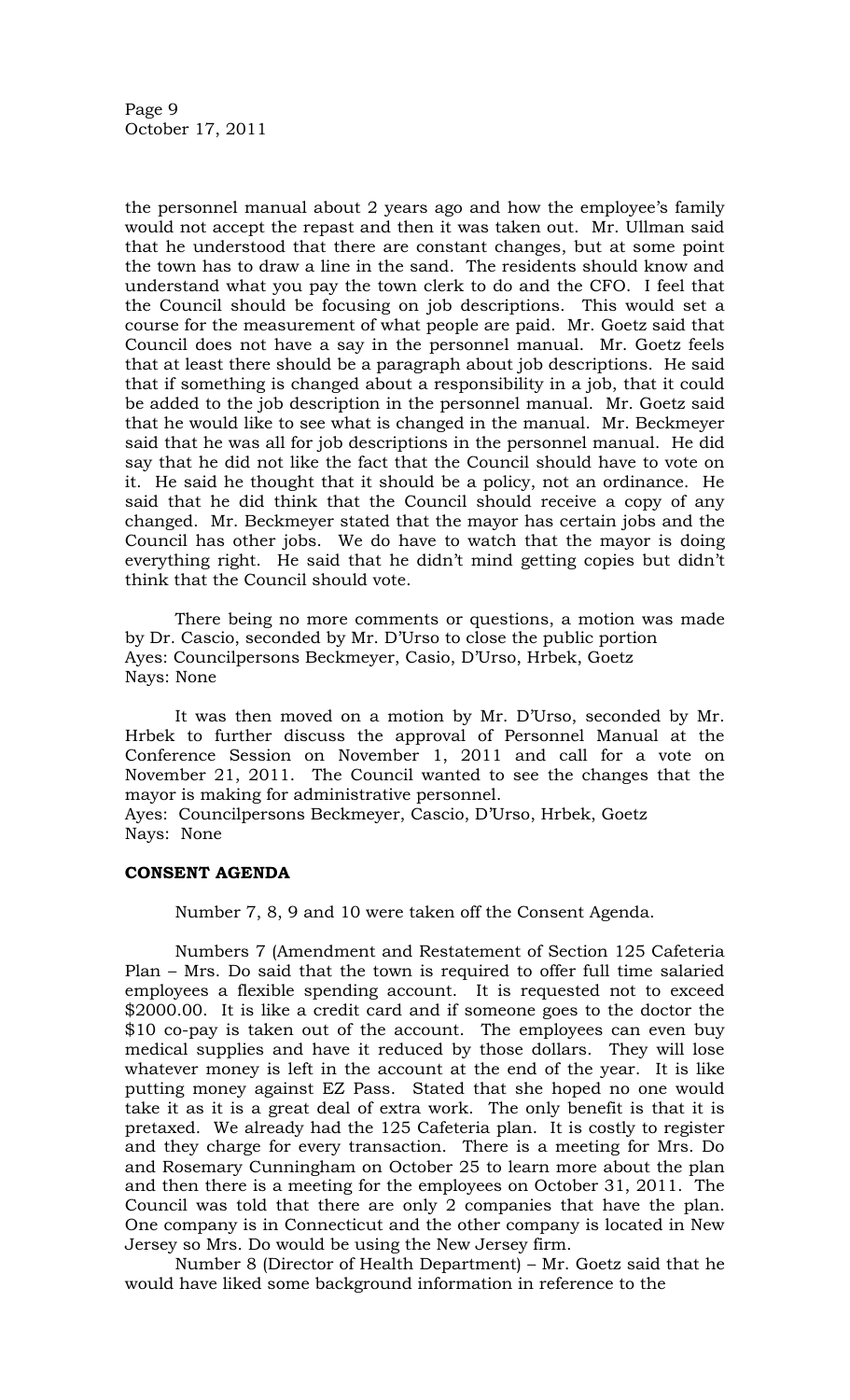appointment of the health director. He said that he had no idea who this person is and whether they even live in the Township. The Council should have information in advance in order to make an informed decision. We shouldn't just be given the name of the resident. Mayor Sobkowicz stated the Jean Covello is a long-time member of the health board and very active on the health board. Was an important part of H1N1 program last year and even worked for the municipality as a nurse for a period of time. The former director did an excellent job but had an opportunity to move to Park Ridge to her parent's home. The mayor said that if the Council wanted a resume that she would get one. Dr. Cascio said that Mrs. Covello is one of the most qualified persons for the position. He has known her for a long time and she has an extensive background in nursing. He said that he felt very comfortable with Mrs. Covello. Mr. Goetz thanked the mayor and Dr. Cascio and stated that he did not have a problem with the appointment after hearing about all of her qualifications. He said he wished he would have seem these attached to the resolution so that he did not have to pull the resolution. Mayor Sobkowicz read the letter of appointment for Jean Covello and said that the appointment was with the advice and consent of the Council and expires 12/31/13.

Number 9 and Number 10 (2 CD Block Grant Proposals for Seniors) – Mayor Sobkowicz stated that the one CD block grant was for a TV in the senior room. The TV is not working and another TV was donated but it also doesn't work. The second CD block grant was for money to make the entrance to town hall and the senior center ADA compliant. Mr. D'Urso said that the Council had talked about this before. Mr. Beckmeyer said that he questions whether the town can have the doors open out and have room to move a wheelchair through or a walker. Mayor Sobkowicz said that the people the town have talked to agree that there is no problem.

The following resolutions were part of the Consent Agenda and were made available to the Governing Body and the Public prior to the meeting.

The Consent Agenda was presented and adopted on a motion by Mr. Beckmeyer, seconded by Mr. Hrbek.

Ayes: Councilmen Beckmeyer, Cascio, D'Urso, Hrbek, Goetz. Nays: None.

WHEREAS, Brian and Maria Kuchenmeister posted engineering and soil movement escrow on premises know as Block 4501, Lot 5, 165 Honeysuckle Drive; and

WHEREAS, the Construction Code Official has issued approval dated October 4, 2011, C.O. No. 07-227;

WHEREAS, there are no outstanding invoices due the Township Engineer as per his letter dated September 29, 2011.

NOW, THEREFORE, BE IT RESOLVED, that the Township Treasurer of the Township of Washington is authorized to refund the balance of the escrow money in the amount of \$289.00 to the above.

WHEREAS, James Esposito posted engineering escrow on premises know as Block 3104, Lot 28, 639 McKinley Avenue; and

WHEREAS, the Construction Code Official has issued approval dated October 4, 2011, C.O. No. 11-234;

WHEREAS, there are no outstanding invoices due the Township Engineer as per his letter dated October 4, 2011.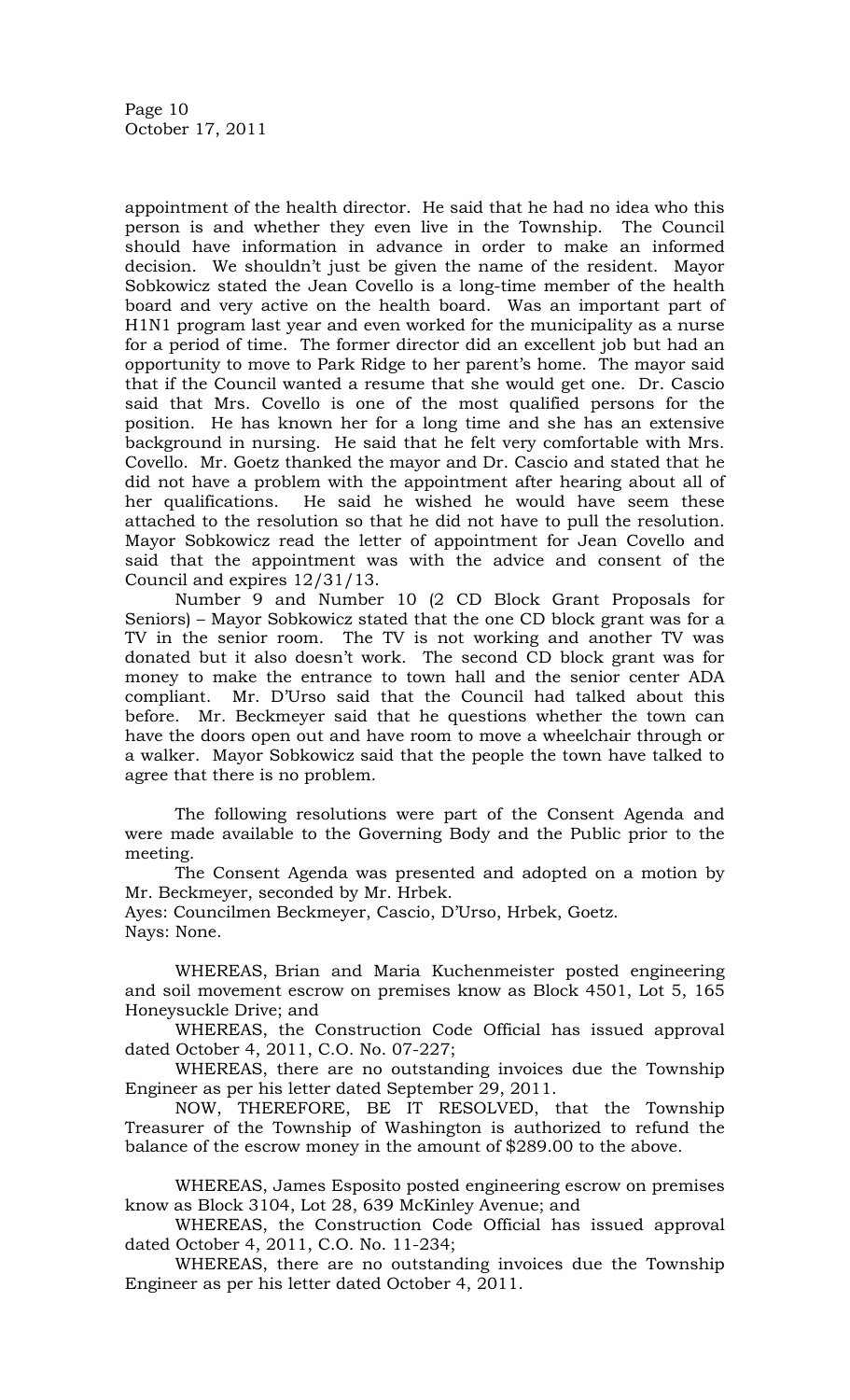Page 11 October 17, 2011

NOW, THEREFORE, BE IT RESOLVED, that the Township Treasurer of the Township of Washington is authorized to refund the balance of the escrow money in the amount of \$510.00 to the above.

WHEREAS*,* an overpayment was received for Block 2101, Lot 8, Qualifier C035A, former homeowner Estate of Marie Prezioso and current owner, Arthur and Mary Ann Cumming, for the 4th<sup>d</sup> quarter 2010. Said property was awarded a tax reduction due to a successful tax appeal. It is necessary to pro rate the credit due the former owner, Estate of Marie Prezioso.

WHEREAS*,* under the N.J.S.A. 54:3-27.2, in the event a taxpayer is successful in an appeal from a reduced assessment, the taxing district shall refund any excess taxes paid, and:

NOW THEREFORE, BE IT RESOLVED*,* by the Township Council of the Township of Washington, New Jersey that the Chief Financial Officer, Jacqueline Do, be authorized to issue a refund to:

Estate of Marie Prezioso c/o Carole Saunders 52 Corey Lane, Mendham, NJ 07945 Total Refund: \$ 1427.87

WHEREAS*,* the Bergen County Tax Board reduced the assessment for Block 1302, Lot 3, 460 Van Emburgh Avenue, owners James and Kelly Golden for tax year 2011. Tax account is being serviced by Wells Fargo. As a result of this judgment  $4th<sup>d</sup>$  quarter 2011 tax payment was overpaid and;

WHEREAS*,* under the New Jersey Statute 54:3-27.2, refund of excess taxes is to be refunded to homeowner;

NOW THEREFORE, BE IT RESOLVED, by the Township Council of the Township of Washington, New Jersey that the Chief Financial Officer, Jacqueline Do, be authorized to issue a refund to:

> Wells Fargo Real Estate Tax Services, LLC Attention: Financial Suport Unit-Region 1 MAC#X2302-04D Des Moines, IA 50328

TOTAL: \$153.83

WHEREAS, the Bergen County Tax Board reduced the assessment for Block 3212, Lot 33, 624 Colonial Blvd., owner Islam H. Awad for tax year 2011. Tax account is being serviced by Corelogic. As a result of this judgment 4th quarter 2011 tax payment was overpaid and;

WHEREAS, under the New Jersey Statute 54:3-27.2, refund of excess taxes is to be refunded to homeowner;

NOW THEREFORE, BE IT RESOLVED, by the Township Council of the Township of Washington, New Jersey that the Chief Financial Officer, Jacqueline Do, be authorized to issue a refund to:

Corelogic

Attention: Tax Refunds 1 Corelogic Drive Mail Code: DFW 1-3 Westlake, TX 76202

TOTAL: \$551.92

RESOLUTION OF THE GOVERNING BODY OF THE TOWNSHIP OF WASHINGTON, IN THE COUNTY OF BERGEN, NEW JERSEY RATIFYING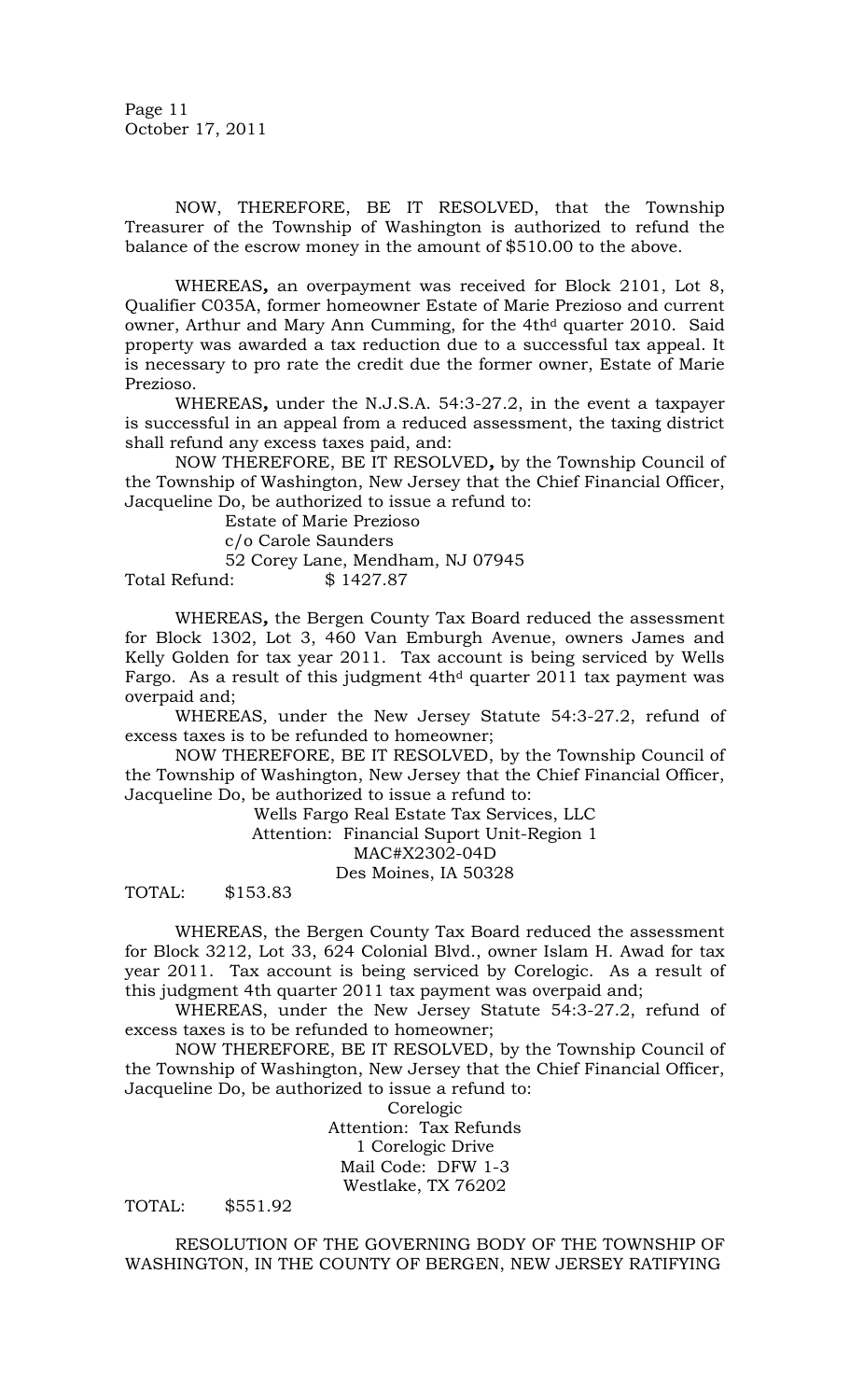Page 12 October 17, 2011

AND CONFIRMING THE SALE OF AN OFFERING OF \$3,275,000 GENERAL BONDS OF 2011 OF THE TOWNSHIP

BE IT RESOLVED, by the Township Council of the Township of Washington, in the County of Berge, New Jersey as follows:

Section 1. The award of Jacqueline Do, as the Chief Financial Officer of The Township of Washington, in the County of Bergen, New Jersey (the "Township"), of the offering of \$3,275,000 General Bonds of 2011 (the "Bonds"), of the Township, dated the date of delivery, to Janney Montgomery Scott, LLC, as the low bidder therefore, at the net interest of 2.030996% per annum and at the price of \$3,361,695.50 is hereby approved, ratified and confirmed in every respect. The Bonds were awarded pursuant to authority of the resolution of the governing body of the Township adopted September 12, 2011 and entitled: "Resolution determining the form and other details of \$3,275,000 General Bonds of 2011 of the Township of Washington, in the County of Bergen, New Jersey and providing for their sale".

Section 2. This resolution shall take effect immediately.

BE IT RESOLVED, that the Mayor and Council of the Township of Washington wishes to enter into a grant agreement with the County of Bergen for the purpose of using \$4,469 in 2011 – 2012 Community Development Block Grant funds for Senior Citizen Activities at the Jack Woods Senior Center, 350 Hudson Ave., Township of Washington, NJ 07676; and

BE IT FURTHER RESOLVED, that the Council hereby authorizes Mayor Janet Sobkowicz, to be a signatory for the aforesaid grant agreement; and

BE IT FURTHER RESOLVED, that the Mayor and Council hereby authorizes Lilly Chin to sign all County vouchers submitted in connection with the aforesaid project; and

BE IT FURTHER RESOLVED, that the Mayor and Council recognizes that the Township of Washington is liable for any funds not spent in accordance with the Grant Agreement; and that liability of the Mayor and Council is in accordance with HUD requirements.

This resolution was adopted by the Mayor and Council of the Township of Washington at a meeting on October 17, 2011.

Raffle License #824 for JCC was approved by the Township Council of the Township of Washington.

Raffle License #825 for Auxiliary of the Little Sisters of the Poor was approved by the Township Council of the Township of Washington.

WHERAS, the Township of Washington has adopted Section 125 Cafeteria Plan (hereinafter, the "Plan") of the Internal Revenue Code in order to enable its Employees to choose between qualified benefits under the Plan on a tax-excludable basis and/or taxable cash compensation as well as receive reimbursement for certain unreimbursed medical expenses and/or certain dependent care expenses known as Flexible Spending Account (FSA); and

WHEREAS, the Township of Washington desires to amend and restate the Plan to reflect changes made under the Plan.

NOW, THEREFORE, BE IT RESOLVED, that the Township Council of the Township of Washington hereby approves the amendment and restatement of the Plan effective as of January 1, 2012;